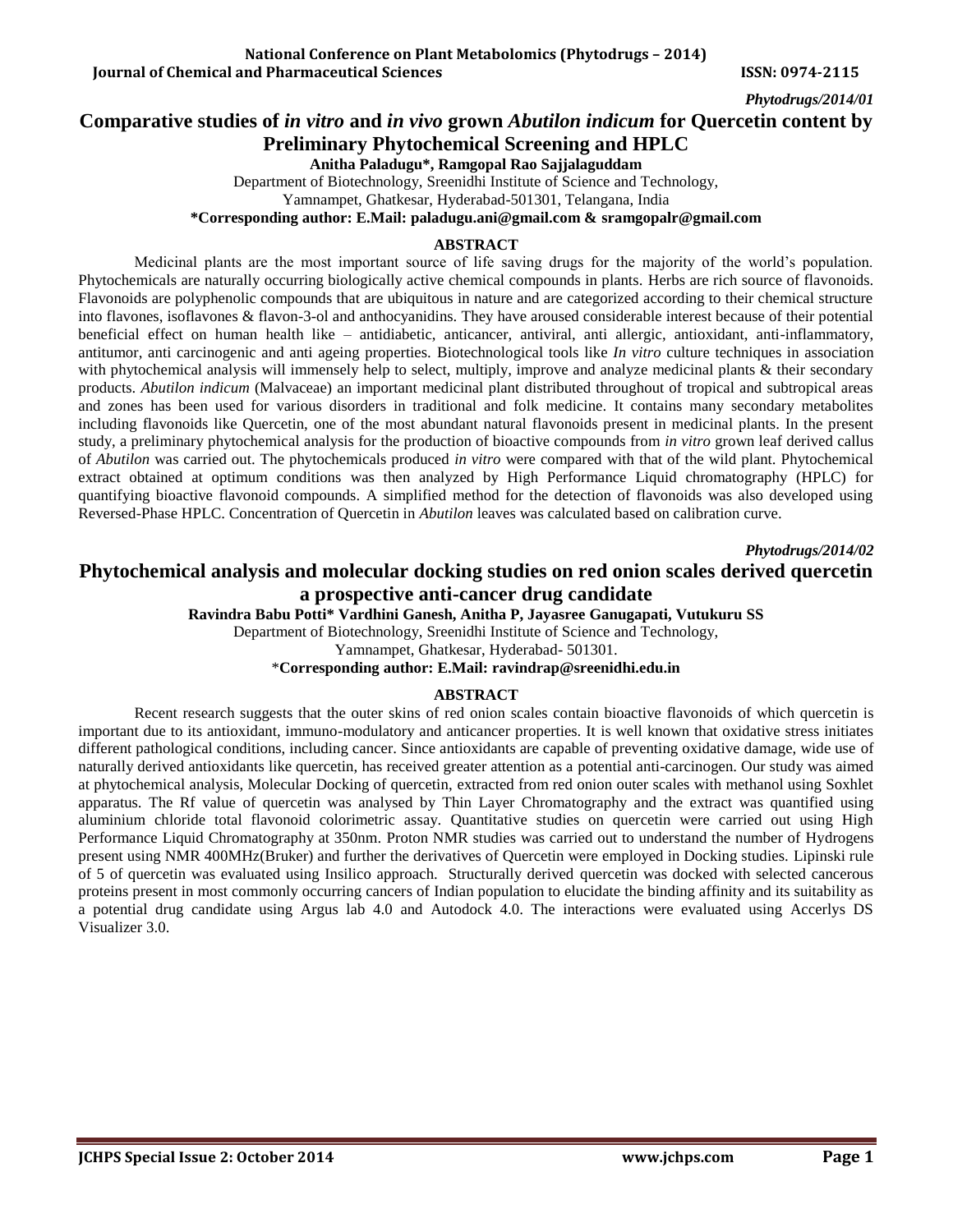# **Effect of** *Punica granatum* **peel and** *Vitis vinifera* **seeds on Biochemical Indices in DEN induced hepatocellular carcinoma in Rats.**

**Ashok Kumar K<sup>1</sup> , Vijayalakshmi K2\***

<sup>1</sup>Department of Biotechnology, Arulmigu Meenakshi Amman College of engineering Vadamavandal, Thiruvanamalai District, Tamil nadu, India -604 410. <sup>2</sup>Department of Biochemistry, Bharathi women's College, Chennai, Tamil nadu, India – 600 108. \***Corresponding author: E.Mail[:ashokkumar\\_kh5@yahoo.com](mailto:ashokkumar_kh5@yahoo.com)** 

#### **ABSTRACT**

Plants have been the source of traditional medicines for many diseases known to mankind. Many materials which are considered as waste products from plants are reservoir of phytochemicals possessing important biological activities. In the current study the hepatoprotective potential of *Punica granatum* peel and *Vitis vinifera* seeds were evaluated in rats against diethylnitrosamine (DEN) induced hepatocellular carcinoma. Rats were divided into four groups. The first group served as normal control group, the second group received DEN at a dose of 200 mg/kg body weight by Single intraperitoneal administration. The third one received DEN as in DEN-treated group and co-treated with 400 mg/kg *Punica granatum* peel extract (EPGP). The final group also received DEN and co-treated with 400 mg/kg *Vitis vinifera* seeds extract (EVVS). DEN administration to rats resulted in significantly elevated levels of serum AFP, bilirubin, triglycerides, cholesterol and urea. The levels of plasma total protein, albumin and blood glucose were significantly decreased in DEN treated rats. No significant changes were noted in creatinine levels of DEN induced rats. Co-treatment with the *Punica granatum* peel and *Vitis vinifera* seed extracts orally for 12 weeks significantly reversed the DEN induced alterations of above mentioned parameters in the serum. The present study indicates that both the selected extracts exhibits good hepatoprotectivity against diethylnitrosamine induced hepatocellular damage in rats.

*Phytodrugs/2014/04*

### **Phytochemical screening of bioactive compounds of** *Artemisia nilagirica* **(clarke) pamp P. Parameswari1\* and R. Devika<sup>2</sup>**

<sup>1</sup>Department of Biotechnology, Sathyabama University, Chennai - 600119 <sup>2</sup>Department of Biotechnology, Aarupadai Veedu Institute of Technology, Paiyanoor - 603104 **\*Corresponding author: E.Mail: eshwari\_2007@yahoo.com; Mobile: 9962324633, 9789920909**

### **ABSTRACT**

Among the natural sources of medicinal and aromatic plants in India, the genus *Artemisia* comprises of 400 species and they found to be abundant in South Africa and South America. Around 35 species are found in India which are of high therapeutic value and are used in traditional medicine. *Artemisia nilagirica* (clarke) pamp is an aromatic herbaceous perennial plant belongs to Asteraceae family used herb in Indian traditional medicinal for the treatment of various ailments. In the present investigation, the various parts (Leaves, stem, flower and root) of *Artemisia nilagirica* (Clarke) Pamp plant was segregated, dried, powdered and stored for further investigation. In the present study, a known amount of powdered leaf and flower sample were subjected for qualitative screening of bioactive constituents by standard methods, using four different solvents (Hexane, Ethyl acetate, Methanol and Water). Around 16 phytochemical analyses were carried out to identify their presence in leaf and flower samples. On comparative study, methanol recorded the highest number of phytochemical constituents in both leaf and flower sample. From the above results, Leaf showed positive results for tannins, flavonoid, saponins, alkaloids, coumarins, phenols and steroids. Flower showed positive results for tannins, flavonoids, saponins, terpenoids, alkaloids, coumarins and phenols.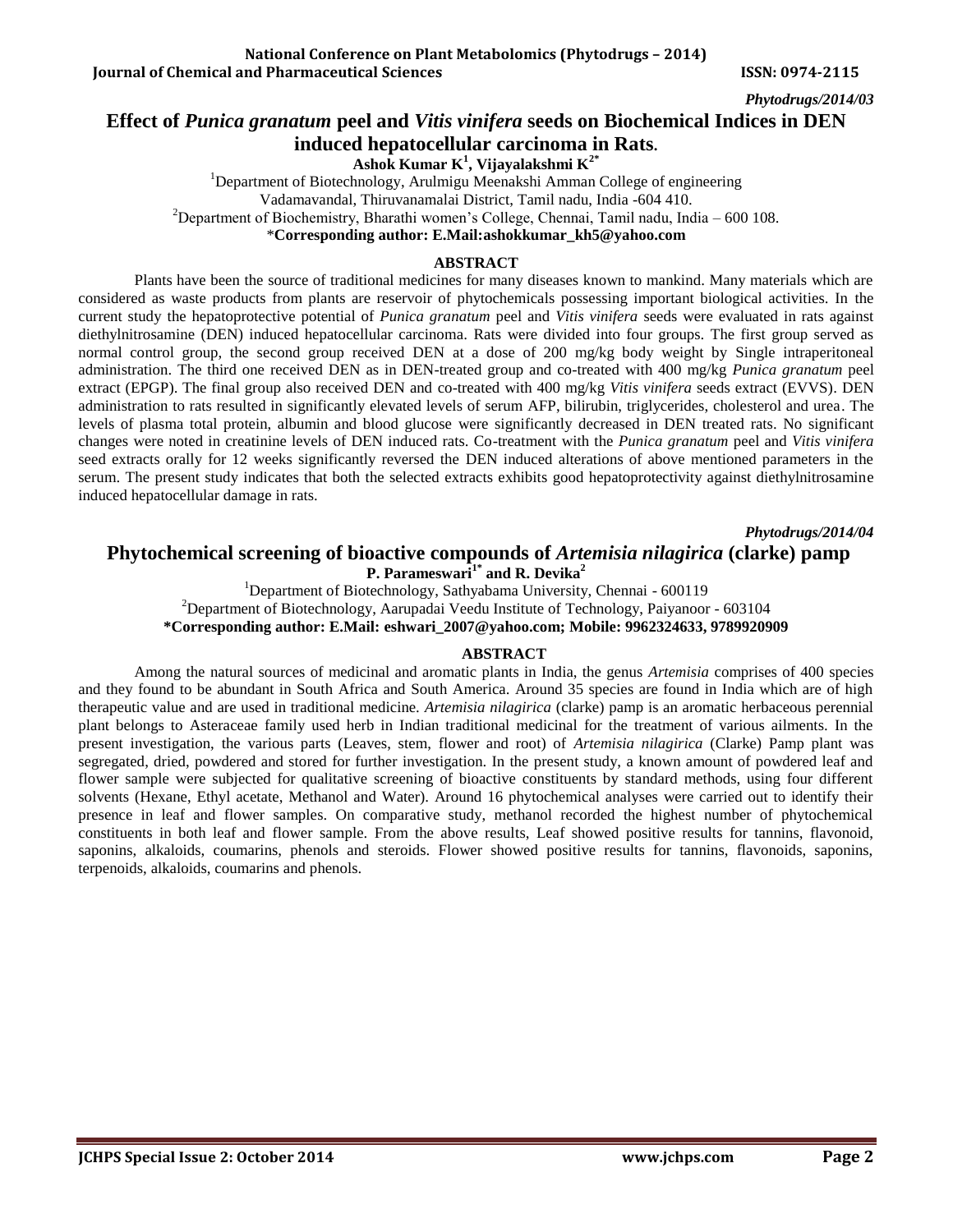# **Callus and cell suspension culture for optimization of anticancer secondary metabolite production from periwinkle (***Catharanthus roseus* **L.) using Response Surface Methodology Malay Ranjan Mishra, Rajesh K. Srivastava, Nasim Akhtar\***

Department of Biotechnology, GITAM Institute of Technology, GITAM University, Gandhi Nagar Campus, Rushikonda,

VISAKHAPATNAM - 530 045, (A.P.), India.

**\*Corresponding Author: Mobile: 8886946411; E-mail[: nasimakhtar01@yahoo.co.in](mailto:nasimakhtar01@yahoo.co.in)**

#### **ABSTRACT**

The periwinkle (*Catharanthus roseus* L.) occupies a special place as herbal medicine due to its number of activity against wide range of diseases which is attributed to more than 130 types of secondary metabolites produced by this plant. Vincristine and vinblastine produced by this plant have been demonstrated for their anti-cancerous activity. These compounds are very high priced but are produced in trace amounts by the plants. The present investigation is focusing on isolation and characterization of *C. roseus* callus and suspension culture for improved production of these alkaloids. A response surface methodology (RSM) has been applied using Plackett-Burman and Box-Behnken experimental design for optimization of various factors for induction and multiplication of callus from leaf tissues and for the establishment of cell suspension culture. Eight different factors such as medium strength, concentrations of sucrose, plant growth regulators (2,4-D, NAA, and KIN), medium pH, culture illuminations, nitrogen source have been subjected to Plackett-Burman design for optimization and the results with the significant factors influencing callus production are forther analyzed through Box-Behnken experimental design to study their interactions. A model of these interactions has been developed using RSM for optimization of the callus development process. The model was validated for five significant factors viz. 2,4-D, NAA, KIN, pH and sucrose concentrations for callus production from leaf tissues and applied production of cell suspension culture under shake-flask condition. Productions of several of the *C. roseus* secondary metabolites have been identified by TLC procedure. Efforts are in progress for improved production of anticancer vincristine and vinblastin indole alkaloid in cell suspension culture system following similar approaches of RSM in shake-flask condition. The model developed during the study would be helpful for designing a pilot scale commercial production of these anticancer secondary metabolites.

#### *Phytodrugs/2014/06*

# **Extraction of phytochemicals and synthesis of silver nanoparticles from selected herbal plants and its appliction against bacterial and fungal species causing urinary tract infection Adavan M, Jayavel R, Thiruvengadam S\* , Sruthi S, Shreenidhi K S**

Department of Biotechnology, Rajalakshmi Engineering College, Chennai (TN) - 602105, India **\*Corresponding author: E-mail: thiruvengadam.s@rajalakshmi.edu.in**

### **ABSTRACT**

Plants and its extracts are used as medicines by a majority of people around the world and many of the modern drugs are produced from traditional medicinal plants. Studying medicinal plants helps to recognize it is toxic towards pathogens and protect human and animals from infectious disease. In the present investigation, we have done the aqueous and solvent extraction from *Bassia longifolia*, *Nerium indicum*, *Aristolochia bracteata*, *Proposis juliflora* and its allowed to synthesis of silver nanoparticles and they were evaluated for their *in vitro* antimicrobial activity against selected bacterial and fungal species causing urinary tract infection. The antimicrobial activity of different extracts and silver nanoparticles were tested against *Bacillus subtilis*, *Escherichia coli, Pseudomonas aeruginosa, Proteus mirabilis, Staphylococccus aureus, Aspergillus niger* and *Candida albicans*. The solvent and crude extract and silver nanoparticles of *Bassia longifolia, Proposis juliflora* exhibited considerable activity against *Bacillus subtilis*, *Proteus mirabilis, Aspergillus niger* and *Candida albicans*. The active antimicrobial compounds found to be alkaloids, flavonoids, saponins and tannins by phytochemical screening and FTIR analysis. Hence these plants can be used to extract the bioactive compounds that may provide as lead in the formulation of new pharmaceuticals drugs.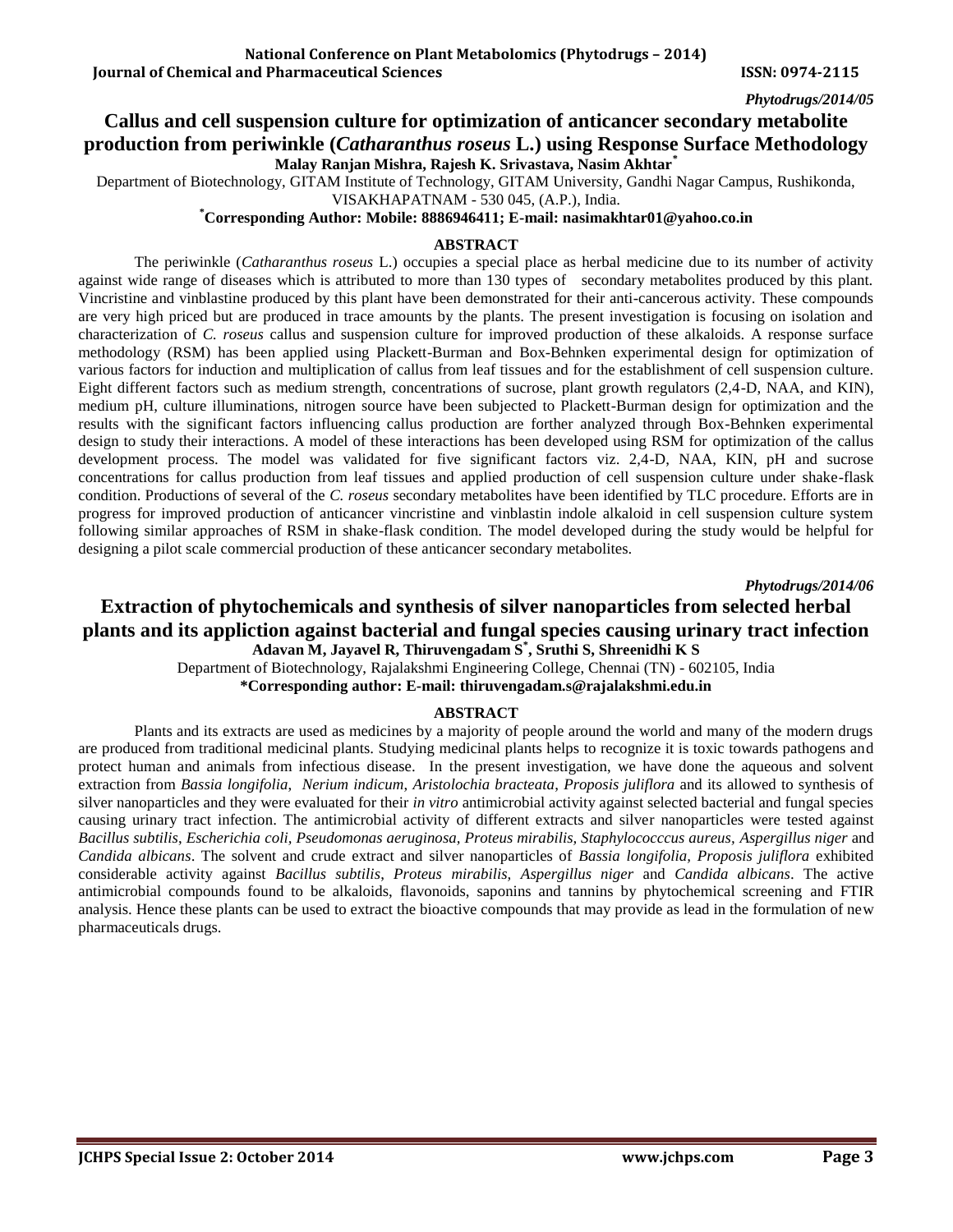#### **National Conference on Plant Metabolomics (Phytodrugs – 2014) Iournal of Chemical and Pharmaceutical Sciences ISSN: 0974-2115**

*Phytodrugs/2014/07*

### **Insecticidal activity of** *Justicia tranquebariensis* **plant extracts against** *Helicoverpa armigera*

**Govindarajan M\*, Priya C, Vinoth Arul Raj J, Praveen kumar R**

Anna Bio Research Foundation, Department of Biotechnology, Arunai Engineering college,Tiruvannamalai

**\*Corresponding author: E.Mail: [swetha22493@gmail.com](mailto:swetha22493@gmail.com)**

### **ABSTRACT**

*Justicia tranquebariensis* belongs to the family Acanthaceae and it is widely used in folk medicine for the treatment of respiratory, gastrointestinal diseases, anti-inflammatory, anticancer and plays a vital role in insect antifeedant activities, food digestive properties. The bioactive compounds present in leaf extracts of *Justicia tranquebariensis* were identified by using GC-MS study. The leaf components obtained from ethanol, methanol, chloroform and water extracts are dissolved in acetone and it were separately tested at 1000 ppm continuously for 24,48 and 72 hours on larval stage of *Helicoverpa armigera*. Larval mortality was observed when the insects were fed with different concentrations of *Justicia tranquebariensis* leaf extracts implying death due to toxic nature of the plant.

*Phytodrugs/2014/08*

# **Virtual screening and shape based docking studies of phytochemicals as metabotropic glutamate receptor ligands- towards the development of anti-epileptic drug S.Vijayasri\* , Waheeta Hopper**

Department of Bioinformatics, Faculty of E& T, SRM University, Kattankulathur **\*Corresponding Author: E.Mail: [vijayasri.s@ktr.srmuniv.ac.in](mailto:vijayasri.s@ktr.srmuniv.ac.in)**

### **ABSTRACT**

Epilepsy is a long-term neurological disorder characterized by seizures. The excitatory metabotropic glutamate receptors mGluR1 and mGluR5 contribute to neurotoxicity and hyperexcitability during epileptogenesis. Out of two, mGluR5 is an interesting target due to its anxiolytic, antidepressant and anti-addictive effects. Researchers suggest that mGluR5 antagonists can be used in treating epilepsy. To date, none of the current approved anti-epileptic drugs functions by inhibiting this receptor. Our aim is to find a suitable phytochemical that can act as competitive inhibitor against this target. The interaction of phytochemicals and anti- epileptic drugs with mGluR5 was studied. A dataset of more than 100 ligands consisting of approved anti epileptic drugs and the small molecules from the plants that are being used traditionally for treating epilepsy. A shape based docking protocol Ligandfit was applied to predict the ligand conformations and their relative orientations with the glutamate binding active site of the target. The phytochemicals showed favorable bonded and non-bonded interactions with satisfactory docking scores. The binding affinity of the ligands based on the candidate ligand pose geometry docked into a target receptor structure was estimated with six well- known scoring functions. A Consensus scoring was performed to identify the phytochemicals that score high in more than one scoring function. The higher rank hits were also predicted for its efficiency to cross the Blood Brain Barrier. This paper suggests that the hits can be used as competitive antagonists against this receptor and can find their place in the treatment of epilepsy.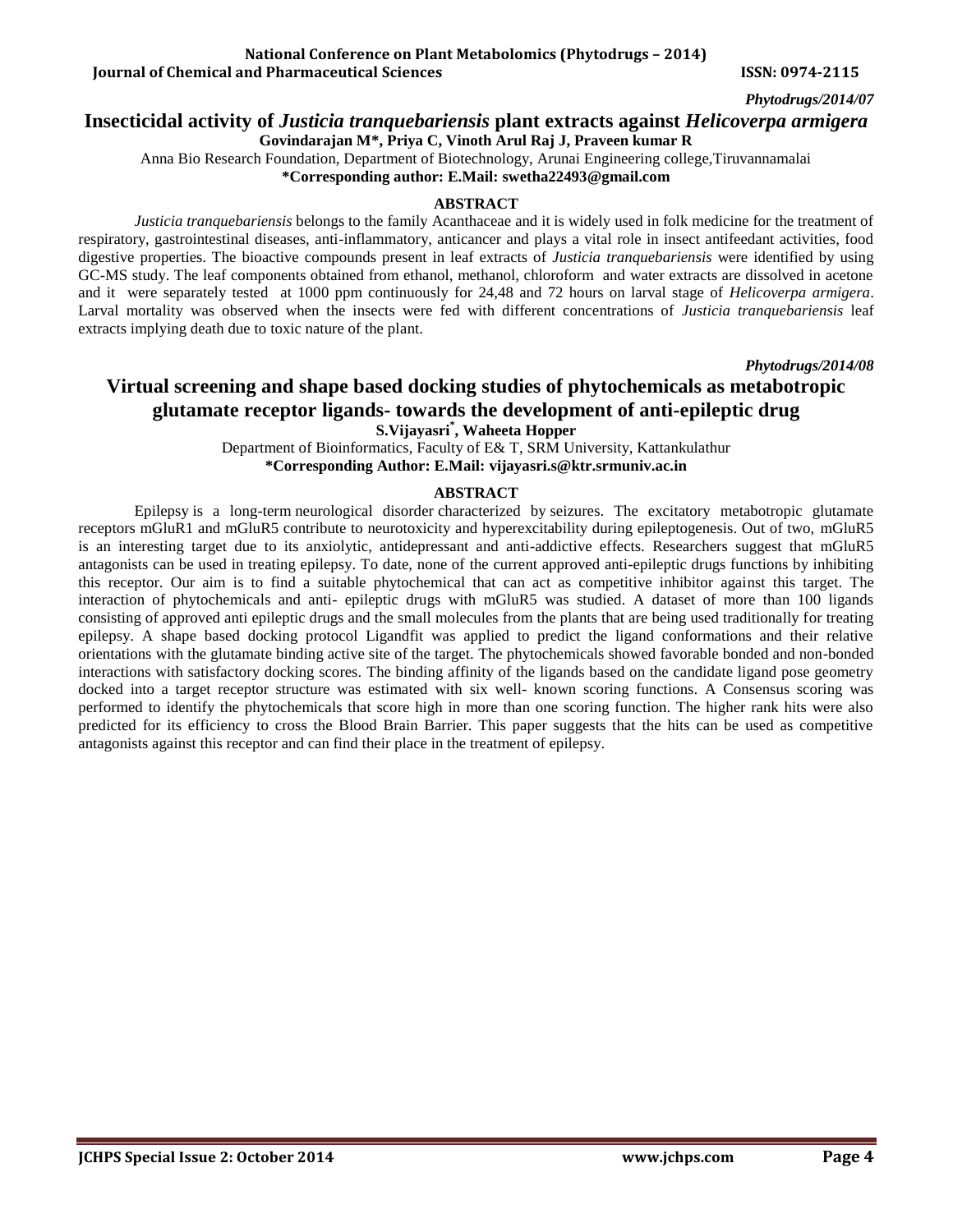# **Computational analysis of** *Emmenagogues* **with a human nuclear receptor for its futuristic application in polycystic ovarian syndrome treatment**

Sanjana K B, Preethi E, Vijayasri S\* , Waheeta Hopper **Department of Bioinformatics, Faculty of E& T, SRM University, Kattankulathur \*Corresponding Author: E.Mail: [vijayasri.s@ktr.srmuniv.ac.in](mailto:vijayasri.s@ktr.srmuniv.ac.in)**

### **ABSTRACT**

Emmenagogues are plants which stimulate blood flow in the pelvic area and uterus. In recent years Polycystic Ovarian Syndrome (PCOS) has become the most common endocrine disorder among the women of reproductive age which is due to insulin resistance and obesity. Metformin, an anti- hyperglycemic drug which is currently prescribed for PCOS is found to interact with Peroxisome proliferator-activated receptor gamma (PPARγ) receptor present in the ovarian granulose cells and attenuate insulin resistance. The interaction of emmenagogues with this receptor target has not been investigated yet. Our idea is to make use of computational docking approaches to study the interaction and binding pattern of emmenagogues with this receptor in comparison to metformin. For this purpose, a dataset of emmenagogues was retrieved from the standard database. A generic evolutionary based algorithm was followed to compute ligand conformations and orientations relative to the active site of this target. This work resulted in the identification of a particular emmenagogue showing favorable bonded and non- bonded interactions on par with metformin. The molecular properties have been studied and found to be satisfactory. A structure based pharmacophore model has also been proposed based on the common interacting features that will further help in the screening of database to identify the PPARγ. This paper suggests that this compound can be used in the PCOS therapy based on its pharmacological interactions with the receptor to which the metformin is bound.

*Phytodrugs/2014/10*

# **Molecular Interaction Study of the Compounds from** *Ballota nigra* **with a Modeled EML4- ALK Protein against Non-Small Cell Lung Cancer**

**Nishandhini M, Suganya J, Radha Mahendran\***

Department of Bioinformatics, Vels University, Chennai.

**\*Corresponding Author: E.Mail[: mahen.radha@gmail.com](mailto:mahen.radha@gmail.com)**

### **ABSTRACT**

The *echinoderm microtubule associated protein-like 4 (EML4)-anaplastic lymphoma kinase (ALK)* fusion gene has been discovered in ∼7% of Non-Small Cell Lung Cancers (NSCLC) Patients. This abnormal gene fusion leads to the malignant growth of Lung cancer cells and by targeting the ALK of (EML4-ALK fusion) with plant inhibitors has shown promising efficacy for treatment of lung cancer through the stimulation of apoptosis. For many centuries, medicinal plant has been used as remedies to treat human diseases due to its therapeutic values. *Ballota nigra* (black horehound) of the family Lamiaceae is traditionally used as a medicinal herb. The main goal of the present study is to find the natural compound that shows high binding affinity to the drug target of the non-small cell lung cancers. Due to the lack, of structural information about EML4- ALK has prompted for homology modeling of the protein and binding sites were predicted. Therefore, Flexible docking study of the 18 compounds from *Ballota nigra* describes the molecular interaction with the protein. Of the docked compounds, three compounds showed better interaction of < -10 kcal/mol with EML4-ALK. Compounds exhibit a number of hydrogen-bondaccepting or donating groups which shows wide-ranging interactions with the protein. Therefore, the three compounds were found to interact with Polar and hydrophobic amino acids of the protein. Further, the compounds shows drug like properties and found to be non toxic, non mutagenic. This result paved the way for *in vitro* and *in vivo* analysis in the further step of drug designing.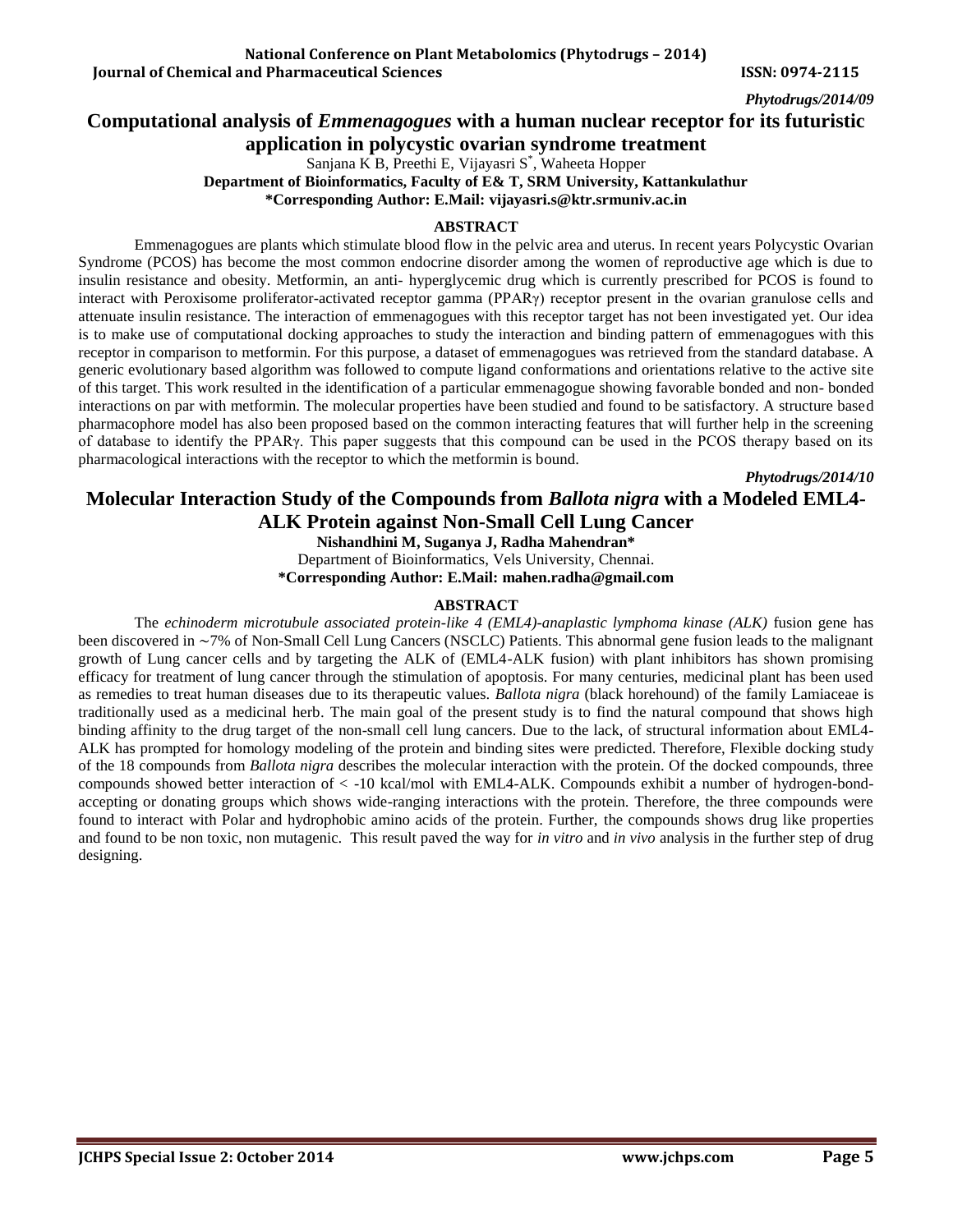### **National Conference on Plant Metabolomics (Phytodrugs – 2014)**

**Iournal of Chemical and Pharmaceutical Sciences ISSN: 0974-2115** 

*Phytodrugs/2014/11*

### **Ethanol production from spoiled fruits by batch fermentation**

**Karunakaran S, Deepa Chandrika G, Ramya Devi R, Shanmuga Priya R**

<sup>1</sup>Department of Biotechnology, Vivekanandha College of Engineering for Women, Elayampalayam, Thiruchengode, Tamil

Nadu

#### **Corresponding author: Email: [deepu.technologist@gmail.com](mailto:deepu.technologist@gmail.com)**

#### **ABSTRACT**

 The increasing of energy demand for public transport and a rise of oil prices lead to intense of using green fuel for sustainable future. India is the second major producer of fruit and vegetables. The biochemical characteristics of the mixed fruits and vegetables, such as moisture content, protein, carbohydrate and ash content were analyzed by standard methods. *Acetobacter aceti, Clostridium butyrium, Bacillus sp* and *Micrococcus* are isolated from Apple, Mango, Grape, Orange, Banana and Papaya. From the different isolated yeast strains, the percentage yield of ethanol was investigated through optimized design method. The substrate concentration, different nutrient supplements, pH, temperature, time are optimized for the ethanol production is analyzed through the Box Behnken Design. With the optimized substrate, the isolated yeast strains were carried out in the fermentation process to attain the better yield in batch reactor. The maximum amount of bioethonal production was analyzed by using HPLC method.

*Phytodrugs/2014/12*

### **Identification and isolation of** *α***- amylase inhibitors from leaves of** *Lycopersicon*

# *lycopersicum*

**Nandhini B, Vinodhini V, Ilakiyavani V, Vasanthi M\*** Department of Biotechnology, Kamaraj College of Engineering and Technology **\*Corresponding author: [vasanthimadurai@gmail.com](mailto:vasanthimadurai@gmail.com)**

#### **ABSTRACT**

Prevalence of diabetes is increasing in pandemic proportions, particularly in developing countries like India. Much oral therapeutics is available for the treatment of this carbohydrate metabolism disorder. One approach involves blocking of the carbohydrate hydrolyzing enzymes in the digestive tract thereby reducing the post prandial hyperglycaemic condition. This is done by retarding and reducing the digestion and absorption of glucose through the inhibition of  $\alpha$ - glucosidase and  $\alpha$  – amylase in the digestive tract. The prominent side effects of synthetic  $\alpha$ - amylase drugs have driven for seeking alternative therapies with less severe or no side effects. Flavonol glycoside and flavanones are found to have those structural features to inhibit Human alpha amylase. The most common example of Flavonol glycoside is rutin. Rutin rich, easily available, native plant *Lycopersicon lycopersicum* was chosen for *invitro* studies. Before isolating rutin related compounds from total flavonoids in EELL the extraction conditions were optimised using L9 orthogonal array. The optimum conditions for extraction of flavonoids from EELL are ethanol concentration of 99.99%, solid liquid ratio of 1:100 g/mL and extraction time of 150 minutes. Rutin related compounds were directly scraped from PTLC plate Finally the  $\alpha$ -amylase inhibition activity of rutin related compounds isolated from ethanolic extract of *Lycopersicon lycopersicum* (EELL) leaves was evaluated. The maximum inhibitory potential was shown by rutin. The inhibitory potential of rutin related PTLC isolate was higher than the crude extract and the commercial  $\alpha$ - amylase inhibitor acarbose. Optimized EELL and rutin related PTLC isolate showed 31.43±2.78 and 59.34±7.54 % inhibition respectively on porcine pancreatic alpha amylase enzyme.

*Phytodrugs/2014/13*

### **A rediscovery of moscatilin from** *Dendrobium* **in Western Ghats of Karnataka Abitha Thomas, Vasudeep Shetty, Ipsita Pujari, Padmalatha Rai S, Annamalai Muthusamy, Vidhu Sankar Babu\* , Satyamoorthy K**

Division of Biotechnology, School of Life Sciences, Manipal University, Manipal, Karnataka 576 104 **\*Corresponding author: E.Mail: [vidhu.sankar@manipal.edu;](mailto:vidhu.sankar@manipal.edu) Mobile: +91-9449542126**

#### **ABSTRACT**

Orchidaceae, the second largest plant family, is the most diverse and highly evolved amongst angiosperms, and constitutes about 40% of the monocotyledonous taxa. In the orchid family, *Dendrobium* is the third largest genus characterized by tremendous diversity in growth habits with a broad geographical distribution. This study aims to identify the endemic and exotic *Dendrobium* species of Western Ghats of Karnataka, India. Wild *Dendrobium* species were collected from different sites in the South Canara, which is one of the buffer zones of Western Ghats. After their collection, phytochemical profiling of all the plants was performed to detect the presence of moscatilin and resveratrol. Resveratrol, a potent antioxidant, was considered for the study as it structurally emulates moscatilin, the bibenzyl phenol produced by *Dendrobium* species. The goal of the study is to identify the potential of moscatilin on cancer cell lines relative to resveratrol and other standard clinically used drugs.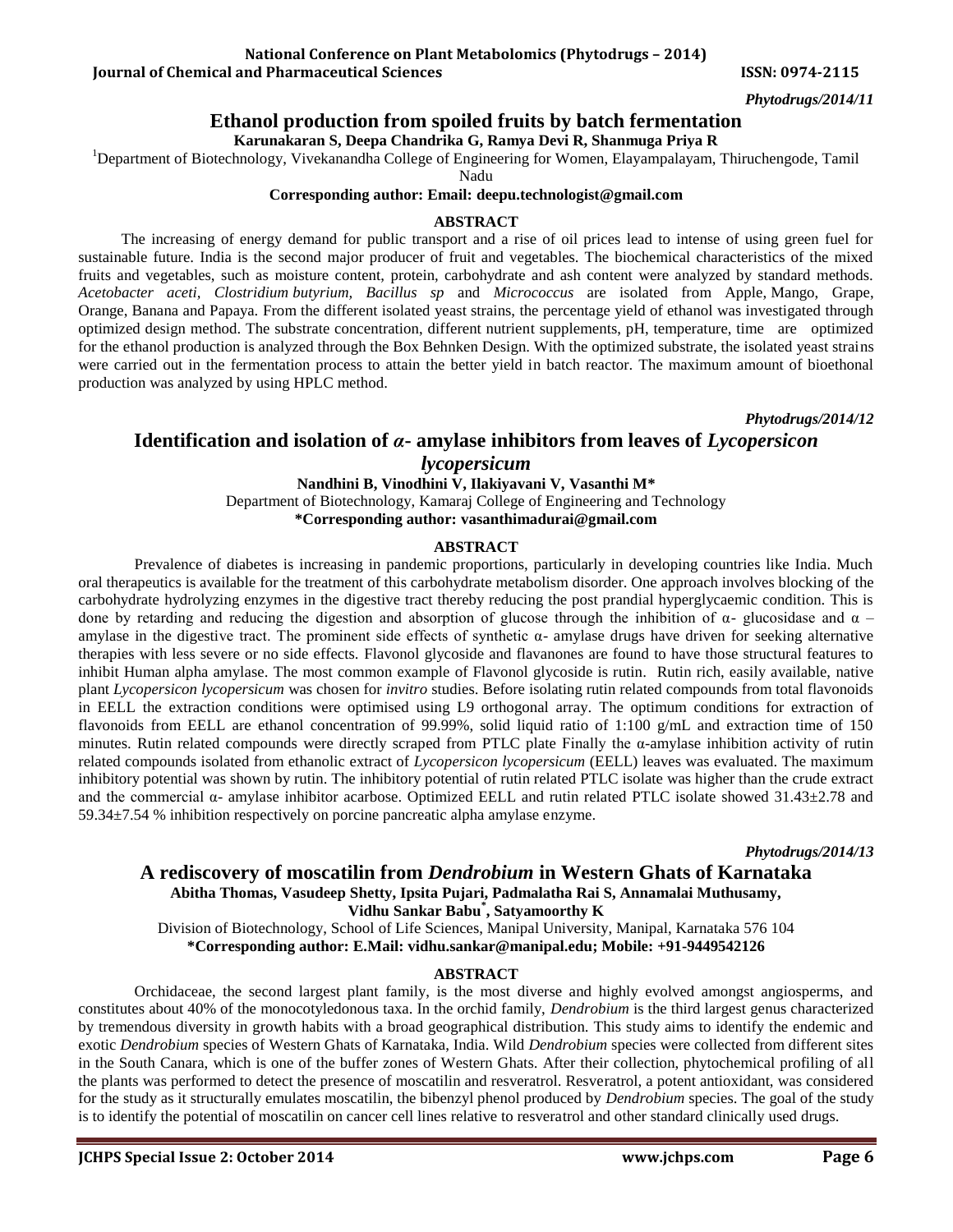# **Effect of Triacontanol on organogenesis and lipid peroxidation of tomato callus**

**Malini Soundararajan<sup>1</sup> \*, Sudha Deshmukh<sup>1</sup>**

Department of Biochemistry, Center for Postgraduate Studies, Jain University, Bangalore – 560011

**\*Corresponding author: E.Mail[: s.malini@jainuniversity.ac.in](mailto:s.malini@jainuniversity.ac.in)**

### **ABSTRACT**

Plant regeneration via adventitious shoot and root organogenesis from callus cultures initiated from leaf explants of tomato plant (*Lycopersicon esculentum*, Mill.) was achieved in this study. Callus cultures were induced from leaf explants of four weeks old tomato plants in MS media supplemented with 4.4 µM benzyl amino purine (BAP) and 5.37 µM alphanaphthalene acetic acid (NAA). Shoot regeneration from callus cultures was induced on medium containing 11.1 µM benzyl amino purine(BAP) and 0.57 µM indole-3-acetic acid(IAA) and that of root regeneration from 4.9 µM indole-3-butyric acid (IBA). In-vitro effect of triacontanol (TRIA) on shoot and root organogenesis and subsequent lipid peroxidation was evaluated. Of three  $(2 \mu M, 4 \mu M$  and 6  $\mu$ M) different concentration, 4  $\mu$ M TRIA resulted in increased frequency of shoot and root formation with subsequent increase in lipid peroxidation. These findings provide useful information on correlation of levels of lipid peroxides and organogenesis of tomato callus.

*Phytodrugs/2014/15* **Proteases from latex producing medicinal plants as potential vegetable milk coagulants Anusha R, Maheshwari Kumari Singh, Bindhu OS**

<sup>1</sup>Department of Biochemistry, Centre for Post graduate studies, Jain University, Bangalore, Karnataka, India **\*Corresponding author: E.Mail:** *bindhupradip@yahoo.co.in*

### **ABSTRACT**

Increasing demand for cheese, high cost of rennin, its insufficient supply and ethical issues has led to the search for a suitable substitute. Plant coagulants have been used as milk clotting agent in traditional preparation of cheese in Southern European and West African countries. Present study screens the milk clotting potential associated with ten latex producing medicinal plants (*Acalypha fruticosa, Acalypha indica, Baliospermum montanum, Calotropis gigantea, Gymnema sylvestre, Jatropha carcus, Leptedenia reticulate, Rauvolfia tetraphylla, Wrightia arborea, Wrightia tinctoria*). The plant part (stem) was homogenised in appropriate buffer and centrifuged to obtain crude enzyme (CE) which was assayed for their respective MCA and MCI (MCA/ caseinolytic activity). Commercially available bovine rennin (rennet strength 800 IMCU/g) was used as positive control. *Wrightia arborea* possessed highest mean MCA (631.58±0 U/ml) followed by *Wrightia tinctoria* (444.44±0 U/ml). *Calotropis gigantea* (118.23±0.58 U/ml) exhibited the lowest MCA. *Rauvolfia tetraphylla* showed highest mean MCI  $(57.66\pm0.03)$  with relatively better MCA  $(375\pm0)$  indicating its suitability as promising vegetable coagulant source. Study highlights the dairy industrial application potential associated with these latex producing plant proteases.

*Phytodrugs/2014/16*

# *In vitro* **study to evaluate the Antifungal potential of** *Cassia alata* **leaf extract against mold allergens**

**Sahaya Vinisha A, Priya P, Meenupriya J \***

White Lake Organics Private Limited, Kanyakumari -629 703 **\*Corresponding author: E.Mail: [meenupriyawlts@gmail.com](mailto:meenupriyawlts@gmail.com)**

### **ABSTRACT**

*Cassia alata* is a significant plant that has diverse medicinal values. This study focuses on the evaluation of phytochemical constituents, its antifungal activity and identification of clinical isolate mold allergens by ITS sequencing. The fungal samples were collected from the pus of skin pustules and inoculated on Sabouraud Dextrose Broth at 25  $\degree$ C and incubated for 7-14 days. The fungi grown were cultured again to obtain individual colonies which were identified by streak plate method. Totally 32 organisms isolated were isolated and pure culture slants were maintained. *Cassia alata* leaves were collected; air dried, powdered and extracted using hydroethanol by 1:10 ratio. Antifungal assay was performed by well diffusion method. Out of the 32 fungal cultures, 2 cultures showed higher zone of inhibition. The organisms that can be inhibited effectively were identified as *Nigrospora* species and *Stilbella fimetaria*. Thus, hydroethanolic leaf extract of *Cassia alata* can be used as a potential antifungal agent for these mold allergens.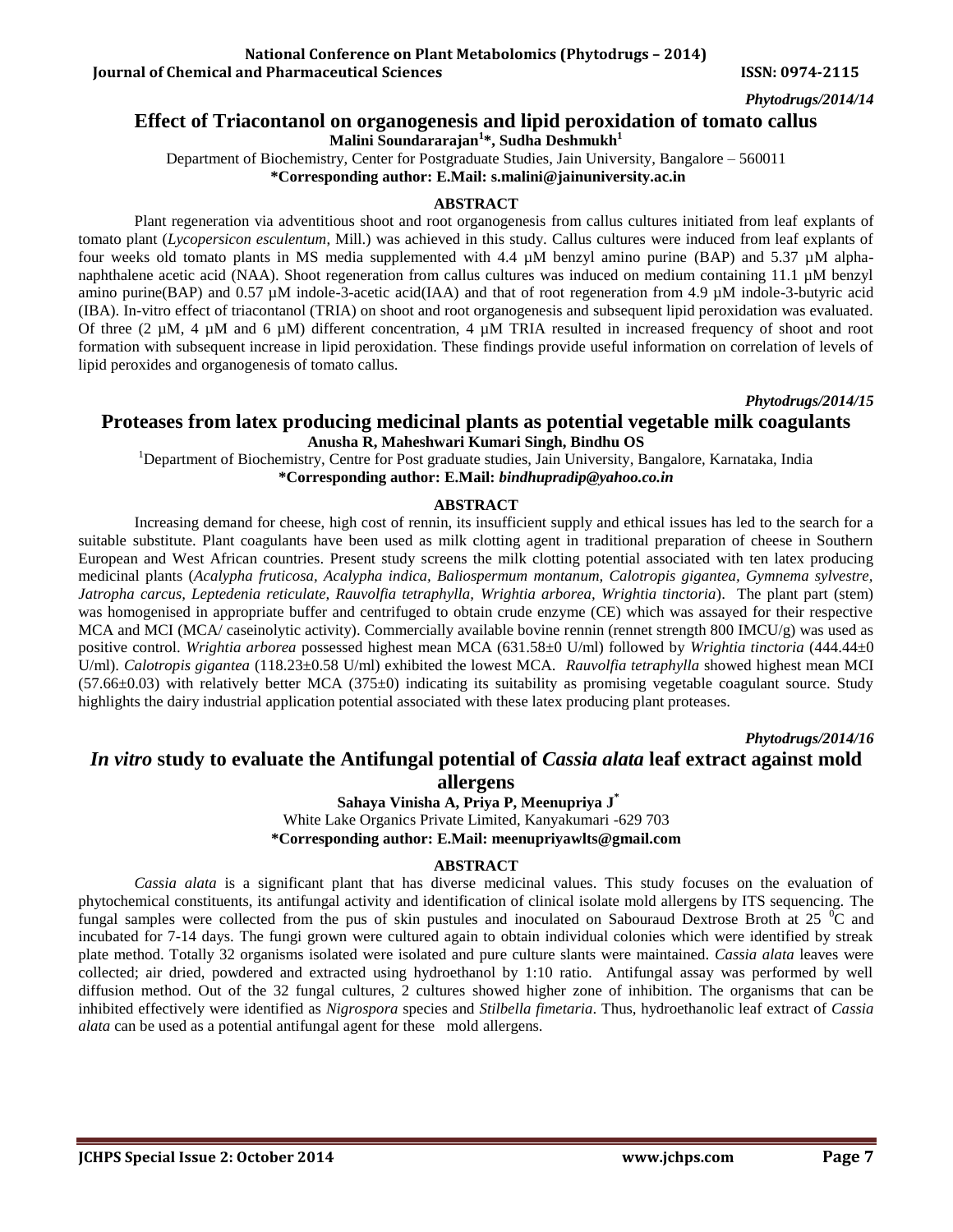# **Evaluation of** *in vitro* **antibacterial activity of** *Cassia auriulata* **flower and leaf in different**

**solvents**

**Priya P, Sahaya Vinisha A, Meenupriya J \*** White Lake Organics Private Limited, Kanyakumari -629 703 **\*Corresponding author: E.Mail: [meenupriyawlts@gmail.com](mailto:meenupriyawlts@gmail.com)**

#### **ABSTRACT**

Human pathogenic microorganisms are resistant to many antibiotics; this scenario is on the rise in recent years and new antimicrobial drugs are developed by alternate natural plant material. *Cassia auriculata* is a common plant in Asia and used in traditional Ayurveda and Siddha systems of medicine. In this study, acetone, ethyl acetate, Ethanol, n-butanol, and 50% hydroethanol extract of cassia auriculata leaf and flower was tested against human pathogens by agar well diffusion and minimum inhibitory concentration were determined. The pathogenic organism used in this study are *Staphylococcus aureus* (MTCC*3169)*, *E.coli (MTCC 728), Pseudomonas aeruginosa* (MTCC*741), Proteus vulgaris* (MTCC*7299), Klebsiell a pneumonia(MTCC\*661)*. Minimum inhibition concentration Ic50 value was detected by Spectrophotometric turbidity assay method*. Cassia auriculata* flower and leaf ethanolic extract have maximum activity against *E.coli, staphylococcus aureus*, *Pseudomonas aeruginosa* and was ineffective against *Klebsiella pneumonia* and *Proteus vulgaris.* Minimum inhibitory concentration was detected in all the five extracts and found to be effective at *200µl-600* µl extract concentration.

*Phytodrugs/2014/18*

# *In silico* **Analysis of phytoconstituents from** *Allium sativum* **as potential Inhibitors of InhA in Mycobacterium tuberculosis**

**Kannan Ramaraj, Ronaldo Anuf\***

<sup>1</sup>Department of Biotechnology, Kamaraj college of Engineering and Technology, Virudhunagar **\*Corresponding author: E.Mail: ronaldoanuf@gmail.com**

### **ABSTRACT**

Tuberculosis is one of the leading causes for bacterial infections mortality worldwide. *Mycobacterium tuberculosis*, the primary causative for tuberculosis survives in human host for decades in latent or persistent state. Moreover in recent years the emergence of tuberculosis has been accompanied with multidrug resistance at an alarming rate. The rapid spread of resistance to first line treatment drugs has shifted the focus of scientific community in development of new array of drugs against *Mycobacterium tuberculosis*. The InhA protein is part of Fatty acid synthetase (FAS) II and shows an NADH dependent enoyl-ACP reductase activity. InhA is an essential enzyme of M. tuberculosis responsible for cell wall synthesis, it can prove as a good target for the synthesis of anti-tubercular drugs. Encouraged from the promising biological activities of phytoconstituents from *Allium Sativum*, the present study focuses on exploring novel drug lead molecules from the plant. Molecular docking studies were performed using selected phytoconstituents from *Allium sativum* with the target protein InhA. Ajeone showed more promising reults with a Mol Dock score of -80.6047, compared with the standard first line drug isoniazid (Mol Dock Score - 58.7028). Molecular docking predictions suggest that Ajeone can be devoleped in to a potential drug lead molecule for the treatment of *Mycobacterium tuberculosis.*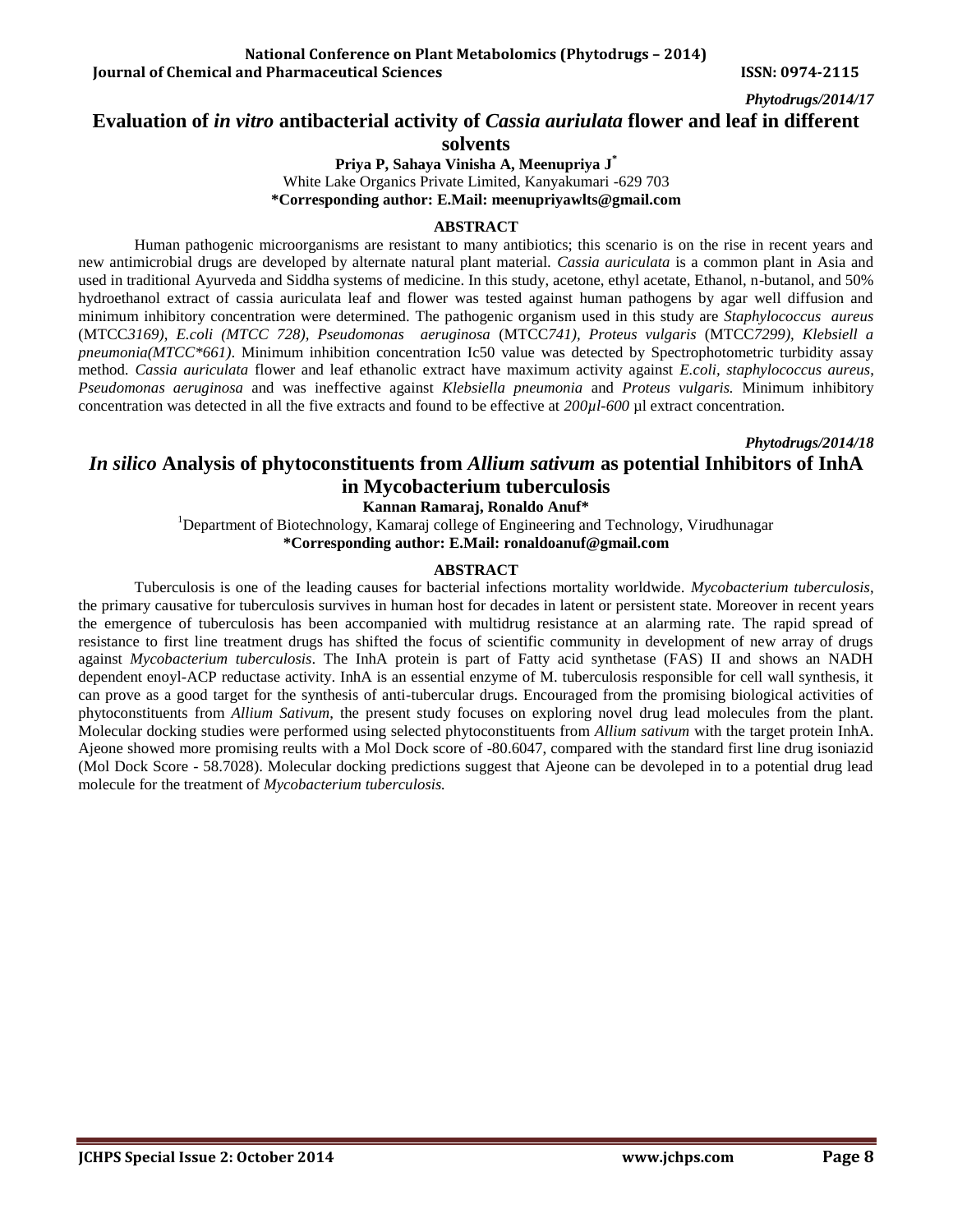### **Molecular docking studies of few anti trypanosomal inhibitors isolated from** *Ocimum*

*sanctum*

**Naiju Thomas, J. Suganya, Radha Mahendran,** Department of Bioinformatics, Vels University, Chennai, India. **\*Corresponding author: E.Mail: mahen.radha@gmail.com**

#### **ABSTRACT**

Human trypanosomiasis or sleeping sickness is a protozoan disease which is caused primarily by Trypanosoma brucei in India. Trypanosomiasis is re- emerging in India due to the proximity of domesticated animals with the people. Though, human infection through animal vector is unlikely due to the presence of a trypanolytic factor in human serum, still there are number of reports of a distinctive human infection caused by animal trypanosomes in recent times. As the available medication is either too expensive or having side-effect, so there is an urgent need for discovery of novel natural drug, In this investigation, a study was conducted to identify efficient drug molecule having antitrypanosomal activity. The plant extract of Ocimum sanctum which is well known for its antiparasitic property was used to obtain the inhibitory small molecule. In Silico molecular docking was performed to identify the best lead molecules retrieved from Pubchem against trypanosome target proteins which were retrieved from PDB by ArgusLab Software. The ADMET properties of the ligand were evaluated with AdmetSAR software to verify its drug likeness activities. The docking result demonstrated a particular target revealing exceptional binding affinity with the inhibitors in contrast to other targets. Further, clinical studies will confirm its efficiency as a superior contender for development of improved drug against trypanosomiasis.

*Phytodrugs/2014/20*

# **Formulation and characterization of novel nanoemulsion from the leaf extract of**  *Andrographis serphylifolia (Rohl.ex.Vahl) against Aedes aegypti* **and** *Culex quinquefasciatus* **Sudarshana DeepaV1\* , Kiruthika S<sup>1</sup> , Sudheer Khan S<sup>2</sup>**

<sup>1</sup>Department of Biotechnology, Bannari Amman Institute of Technology, Sathyamangalam-638401, Erode (Dt), Tamilnadu,

India

<sup>2</sup>School of Chemical and Biotechnology, SASTRA University, Thanjavur-613401, Tamilnadu, India

**\*Corresponding author: E.Mail: [sudarshanadeepa@gmail.com](mailto:sudarshanadeepa@gmail.com)**

### **ABSTRACT**

Mosquitoes are the major vectors for causing many diseases like malaria, filariasis, dengue fever, yellow fever, chikungunya, etc. The use of synthetic insecticides to control mosquito vectors has created resistance to vectors. Similarly, use of synthetic insecticides has resulted in environmental pollution as well as toxicity to organisms and humans. Plant extract based bioinsecticides with significant larvicidal activity are one of the novel strategies for controls of mosquito larvae.Nanoemulsions have received a growing attention as colloidal drug carriers. Attraction of nano-emulsion is due to their potential advantages over conventional emulsions which owes to their unique physicochemical properties such as very small droplet size, optical transparency and long term physical stability. In this study, O/W nanoemulsion was formulated from methanolic leaf extract of *Andrographis serphilifolia*, surfactant/co surfactant with the ratio 1:1 Tween 20/methanol and distill water by ultrasonic emulsification method. Transparent nanoemulsion with mean droplet diameter of 188.9 nm was obtained at 3:3:4 ratios (v/v/v) of (oil, surfactant/co surfactant and water) were found to be stable. There was no change in droplet diameter even after storage for one month. Surfactant concentration played a vital role in physical appearance, droplet size, viscosity, turbidity and stability of emulsion. Physicochemical characterization such as pH ranged (6.0-7.5), conductivity, polydispersity index (0.234) and viscosity (0.8872cP at 25°C) remained constant. The larvicidal bioassay against *Aedes aegypti and Culex quinquefasciatus* showed time and dose dependent larvicidal activity. The results suggested that formulated plant extract based nanoemulsion can be used for control of mosquito vector-borne diseases without affecting environment in eco-friendly manner.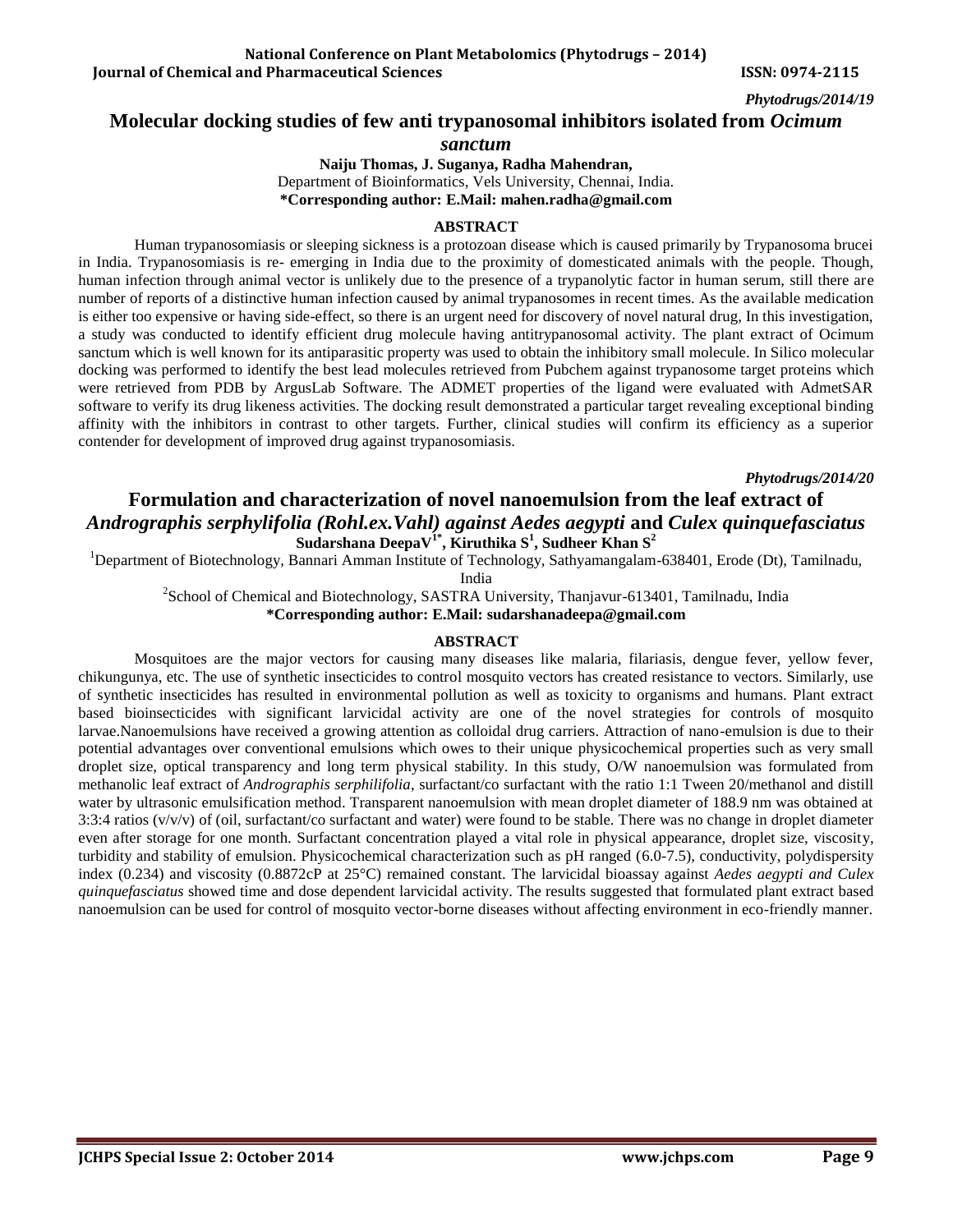# **Evaluation of Hepatoprotective Activity of Hydroalcoholic Extract of** *Vetiveria zizanioides* **roots on Paracetamol Induced Hepatotoxicity in Wistar Albino Rats**

**Madhavrao C\*, Rema Menon N, Sarath Babu K**

**<sup>1</sup>**Department of Pharmacology, SMIMS, Kulasekharam- 629161, Kanyakumari, Tamil Nadu

**\*Corresponding author: E.Mail: [madhavchavan78@gmail.com;](mailto:madhavchavan78@gmail.com) Mobile: +91 9043942768**

#### **ABSTRACT**

The aim of the study is to evaluate the hepatoprotective activity of hydroalcoholic extract of *Vetiveria zizanioides* roots on paracetamol induced hepatotoxicity in Wistar albino rats**.** The study proposal was approved by the Institutional Animal Ethics Committee [IAEC]. The plant material was dried, powdered and extracted with hydro-alcohol. The Wistar albino rats were procured from the central animal house and were housed in the experimental laboratory for 1 week. The animals were divided into 6 groups. Group-I: control (2% gum acacia orally OD), Group-II: Paracetamol (3 gm/kg/orally), Group-III: Liv 52 (1 ml/kg orally OD), Group-IV: Hydroalcoholic Extract of *Vetiveria zizanioides* roots (75 mg/kg orally OD), Group-V: Hydroalcoholic Extract of *Vetiveria zizanioides* roots (150 mg/kg orally OD), Group-VI: Hydroalcoholic Extract of *Vetiveria zizanioides* roots (300 mg/kg orally OD). The standard and test drugs were administered to Wistar albino rats of Groups III, IV, V and VI for consecutive 6 days. On 7<sup>th</sup> day paracetamol was administered to Groups-II, III, IV, V and VI. On 9<sup>th</sup> day blood was collected by retro orbital plexus under anaesthesia for estimation of liver enzymes. The data was expressed in Mean±SEM. Statistical significance between the groups was analysed by one way ANOVA followed by Dunnet post hoc test using SPSS [16.0 version] software. Group-II showed significant increase in liver enzymes when compared to the control group. Prior administration of plant extract groups showed dose dependent decline in liver enzymes when compared to Group II. Administration of hydroalcoholic Extract of *Vetiveria zizanioides* roots at 300 mg/kg was comparable to standard drug [Group III]. Hydroalcoholic Extract of *Vetiveria zizanioides* roots has significant hepatoprotective activity against paracetamol induced hepatotoxicity in Wistar albino rats.

*Phytodrugs/2014/22*

# **Anti-diabetic activity of** *Eugenia jambolana* **fruit juice against dexamethsone induced diabetes in Albino rats**

**Sarath Babu. K<sup>1</sup> , Nagerndra Nayak.I.M<sup>2</sup> , Hebbal. G.V<sup>1</sup> , Madav Rao. C<sup>1</sup>** <sup>1</sup>Department of Pharmacology, SMIMS, Kulasekaram - 629161, Kanyakumari, Tamil Nadu.

<sup>2</sup>Department of Pharmacology, K.S.Hegde Medical College, Nitte University, Manglore, Karnataka. Mobile: +91-9025495091

#### **\*Corresponding author: E.Mail: [babupharmac09@gmail.com](mailto:babupharmac09@gmail.com)**

#### **ABSTRACT**

The aim of the study is to investigate the anti-diabetic activity of *Eugenia jambolana* fruit juice against dexamethsone induced diabetes in Albino rats. Effect of *Eugenia jambolana* fruit juice on dexamethasone induced diabetes and comparison of anti-diabetic activity of fruit juice with standard drug. Rats were divided in 5 groups. Group-I served as a control, group-II (Dexamethasone 4mg/kg/i.p), group-III (Metfromin 500mg/kg/oral+ Dexamethasone 4mg/kg/i.p), group-IV (*Eugenia Jambolana* fruit juice 10ml/kg/OD/orally+ Dexamethasone 4mg/kg/i.p), group-V (*Eugenia Jambolana* fruit juice 10ml/kg/BD/orally+ Dexamethasone 4mg/kg/i.p). Standard drug and plant fruit juice was administered their respective groups 1 to 6 days, from 7 to 12 days it was administered along with 4mg/kg dexamethasone. On 12<sup>th</sup> day rat blood was collected and used for estimation of glucose (Oxidase peroxidase method) and insulin (ELISA method). The data was analysed by SPSS (16.0) software to find statistical significant. Dexamethsone administered groups showed increase in glucose and insulin level compared to control group. *Eugenia jambolana* fruit juice and standard drugs significantly prevent the dexamethasone induced increase in the glucose and insulin levels. Prior administration of *Eugenia jambolana* fruit juice significantly decreased dexamethasone induced diabetes in rats.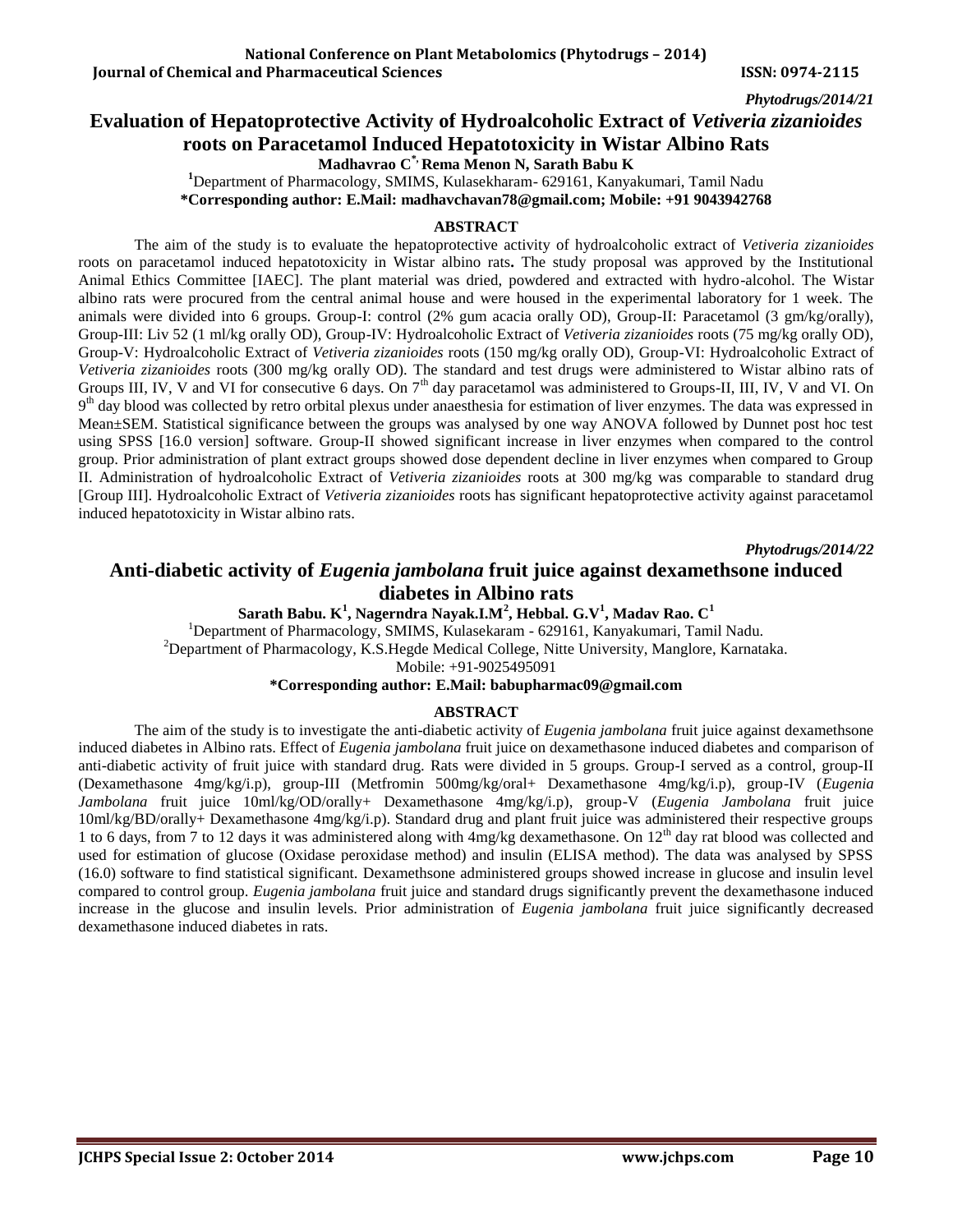# **Screening of Anti-Microbial Activity of Hydroalcoholic Extract of** *Costus Pictus* **Leaves:** *In Vitro* **Study**

**Anandhalakshmi A<sup>1</sup> , Rema Menon N<sup>1</sup> , Madhavrao C<sup>1</sup> , Sarath Babu K<sup>1</sup> <sup>1</sup>**Department of Pharmacology, SMIMS, Kulasekharam- 629161, Kanyakumari, Tamil Nadu **\*Corresponding author: E.Mail: dranuartha2013@gmail.com; Mobile: +91-9629911209**

#### **ABSTRACT**

The aim of the study is to evaluate the anti-microbial activity of hydroalcoholic extract of *Costus pictus* leaves against *Pseudomonas aeruginosa.* Plant material was collected from local areas (Nagercoil, Tamil Nadu) and extracted by Soxhlet extraction by using hydroalcohol as a solvent. Culture of *Pseudomonas aeruginosa* was obtained from the Central Laboratory, Microbiology Division, SMIMS. Group-I: Control, Group-II: Amikacin (30 µg/disc), Group-III: Hydroalcoholic extract of *C.P* leaves (300µg/disc), Group-IV: Hydroalcoholic extract of *C.P* leaves (600µg/disc), Group-V: Hydroalcoholic extract of *C.P* leaves (1200µg/disc). For each dose ten discs were prepared. The antimicrobial activity was evaluated by disk diffusion method. The data was analyzed by SPSS (16.0 version) ANOVA Post hoc (Dunnet) test applied to find the statistical significance between the groups. Control group showed no zone of inhibition. Amikacin and high dose of *C.P* showed significant effect compared to the control group. Hydroalcoholic extract of *C.P* leaves showed dose dependent anti-microbial effect against *Pseudomonas aeruginosa.* Hydroalcoholic extract of *Costus pictus* (1200µg/disc) and standard drug showed comparable antimicrobial activity against *Pseudomonas aeruginosa.*

*Phytodrugs/2014/24*

# **Evaluation of Analgesic Activity of Chloroform Extract of** *Solanum nigrum Linn* **in Swiss Albino Mice**

**Parvathy R L\*, Vijay Pal Bhalla, Rema Menon N, Madhavrao, Shruthi R, Sarath Babu K** Department of Pharmacology, SMIMS, Kulasekharam- 629161, Kanyakumari, Tamil Nadu **\*Corresponding author: E.Mail: [rajendranparvathy83@gmail.com;](mailto:rajendranparvathy83@gmail.com) Mobile: +91 9037807266**

#### **ABSTRACT**

The aim of the study is to evaluate the analgesic activity of chloroform extract of *Solanum nigrum Linn* in Swiss albino mice. The leaves of the plant were air dried, powdered and extracted using chloroform. Healthy Swiss albino mice of either sex weighing between 20-30 g were used for the study. The animals were procured from the central animal house and were acclimatized in the experimental laboratory for 7 days. The study consisted of 4 groups with 6 animals in each group. Group-I: control (Equivalent volume of normal saline orally), Group-II: Morphine (5 mg/kg/s.c), Group-III: Chloroform Extract of *Solanum nigrum* [CSN] (100 mg/kg i.p), Group-IV: CSN (200 mg/kg i.p). Analgesic activity in Swiss albino mice was assessed by performing tail clip and tail flick methods. The data was expressed in Mean±SE. Statistical significance among study groups was carried by using Graph Pad Instat Software, by ANOVA test followed by Bonferroni Post hoc test. Group-II showed significant increase in reaction time in both tail clip and tail flick methods when compared to the Group I. Administration of plant extract in Groups III and IV showed dose dependent increase in the reaction time when compared to control group. Administration of CSN at 200 mg/kg showed statistical significant increase in reaction time in both the methods when compared to CSN at 100 mg/kg, however it was not comparable to the morphine in Group II. Chloroform Extract of *Solanum nigrum Linn*. posses significant analgesic activity in Swiss albino mice.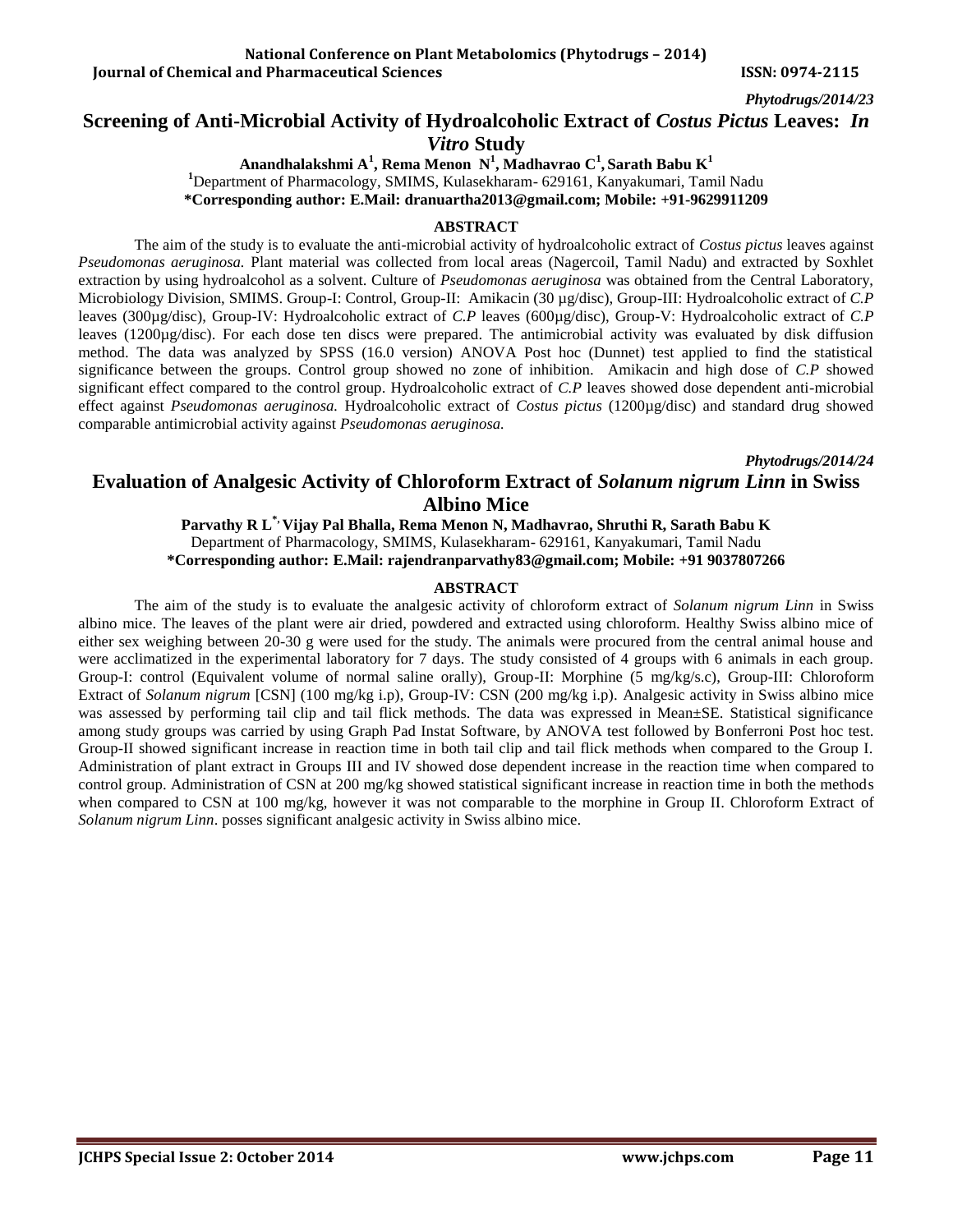# **Evaluation of free radical scavenging activity and antimicrobial activity of aqueous extract**

**of** *Alpinia galangal*

**Jaya Lakshmi T1\* , Renu A<sup>2</sup>** <sup>1</sup>Department of Biotechnology, Bharathidasan Institute of Technology, Anna University, Tiruchirappalli <sup>2</sup>Udaya School of Engineering, Vellamodi, K.K.Dist, Tamil Nadu **\*Corresponding author: E.Mail: [28jayalakshmi@gmail.com](mailto:28jayalakshmi@gmail.com)**

#### **ABSTRACT**

Medicinal plants are contributed to human health care system. Most of the plants are utilized by rural peoples as a folk medicine. Medicinal plants used in this region for ayurvedic purpose by villagers and local herbal health. Synthetic drugs are often produce undesirable side effects in body upsetting the balance of whole systems and finally lead to lethal. In the context of herbal medicines it is to help treat common ailments without any side effects. *Alpinia galanga* is a common annual plant in Indian garden and widely distributed in Himalaya and Southern region of Western Ghats in India. The root extract of *Alpinia galanga* was evaluated for their antimicrobial activity against various pathogenic bacteria as well as fungi and also for their free radical scavenging activity by using various *invitro* methods such as DPPH, Nitric Oxide, Superoxide scavenging activity and assay of DNA sugar damage. The preliminary study was performed to find the active principles of *Alpinia galanga*. The total antioxidant activity of the aqueous extract of the *Alpinia galanga* was estimated by FTC and TBA method.

*Phytodrugs/2014/26*

# **Hairy root cultures as plant production systems**

**Alagappan L<sup>1</sup> , Sarada DVL<sup>1</sup> \***

Department of Biotechnology, School of Bioengineering, SRM University, Chennai- 603203 **\*Corresponding author: Email: [sarada.dvl@ktr.srmuniv.ac.in](mailto:sarada.dvl@ktr.srmuniv.ac.in)**

#### **ABSTRACT**

The tremendous potential of plant secondary metabolites has been determined in various fields such as medicine, cosmetics, food and nutrition industry, environmental industry and so on. Not only are such metabolites produced in very minute quantities by plant species but also such plants are rare and/or endangered. This scenario demands the development of techniques that can obtain maximum yield from limited plant resources. Hairy root disease is a kind of tumor induced by the pathogen *Agarobacterium rhizogenes* on plant wound sites. Plant tissues infected by this bacterium give rise to numerous adventitious roots that are capable of growing in hormone free medium. Harvesting the required metabolites from *in vitro* grown hairy roots of various plants supplemented by elicitation proves to be a viable option, since the biosynthesis of such metabolites in hairy roots is high by many folds. Scale up from lab scale to reactor scale leads the process to commercial level. The success of scale up depends on a range of factors such as medium, inoculum size, and measurement of growth, interpretation of effects of various physical parameters on growth, product recovery and reproducibility of results. Hence, large scale production of plant secondary metabolites using hairy roots requires further research.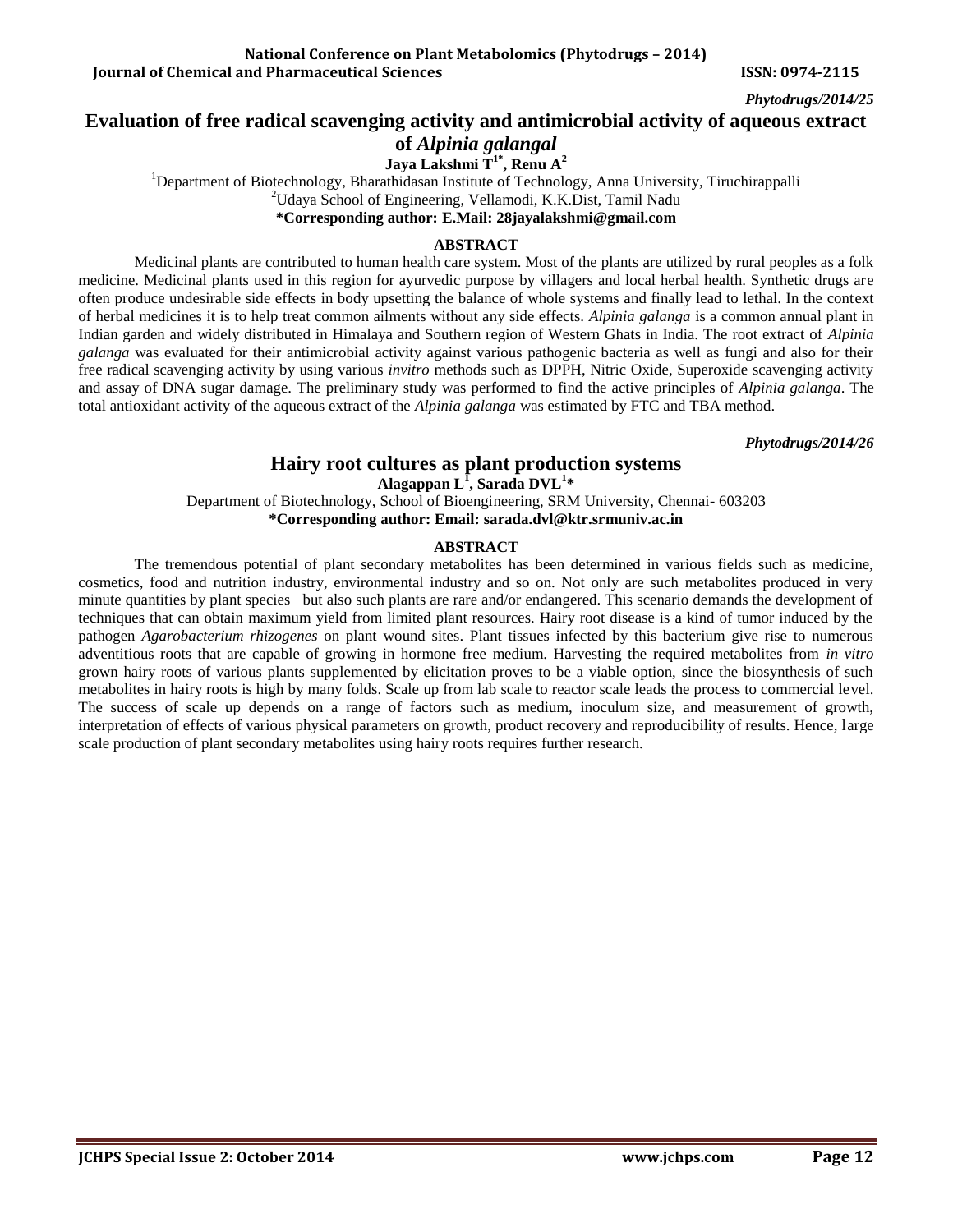**Iournal of Chemical and Pharmaceutical Sciences ISSN: 0974-2115** 

*Phytodrugs/2014/27*

# **Isolation and Identification of Sediment derived Actinomycetes through Molecular Characterization of 16s rRNATechnique**

**Velayutham G<sup>1</sup> \*, Mary Suganya A<sup>1</sup> , Senthil kumar S<sup>2</sup> , Abubacker M N<sup>2</sup> , Subbaiya R<sup>2</sup>**

<sup>1</sup>PG and Research Department of Biotechnology, National College, Tiruchirapalli – 620 024, Tamil Nadu, India.

<sup>2</sup> Department ofBiotechnology, K.S.Rangasamy College of Technology, Tiruchengode – 637 215, Tamil Nadu, India.

**\*Corresponding author: Email: [velayuthamg2@gmail.com](mailto:velayuthamg2@gmail.com)**

### **ABSTRACT**

The Actinomycetes were isolated from the soil sample of turmeric crop plantation in Erode, District. Then the soil samples were air dried under *in vitro* lab condition for 3 – 4 days. After air drying it has been washed two times with the help of distilled water to remove the unwanted dust particles from the soil sample. The soil samples was subjected into the basic microbiological techniques such as, serial dilution, pour plate and spread plate methods, that is to identify the specific growth of Actinomycetes and its identified that it is present in the  $10^{-3}$  and  $10^{-4}$ . Followed by the microbiological procedure, finally the samples were undergone for identifying the biochemical characterization and catalase production. Using various parameters of the biochemical test like Methyl red, Vogues-Proskauer, and Nitrate Reduction was clearly performed for the identification. After the Isolation procedure is completed the sample was subjected to the purification steps here Dialysis of sample was performed after the dialysis is over the partially purified sample was taken over to the next level of purification that is using the column chromatography technique purification. After purifying sample through column chromatography it was taken to Identification. Isolated Actinomycetes culture was identified by 16s rRNA sequencing and it was confirmed through the bioinformatics tools as BLAST.

*Phytodrugs/2014/28*

# **Efficacy of the leaf extract of** *Lippia citriodora* **against heamolysis**

**Jasmin Lena P\* , G. Kavitha**

Department of Biochemistry, Prince Shri Venkateshwara Arts and Science College, Gowrivakkam, Chennai - 600073, Tamil

Nadu

#### **\*Corresponding author: Email: [jasminmalligai@gmail.com](mailto:jasminmalligai@gmail.com)**

### **ABSTRACT**

Heamolysis is caused due to the demolition of erythrocytes membrane causing the loss of Heamoglobin and other internal components into the neighbouring fluid. Due to the preponderance of polyunsaturated fatty acids in the erythrocyte membranes, they are highly susceptible to oxidative damage that results in the erythrocyte membranes, they are highly susceptible to oxidative damage that results in lipid peroxidation and heamolysis. Human body has numerous mechanisms especially enzymatic and non enzymatic antioxidant systems which protect the cellular molecules against reactive oxygen species induced damage. However the innate defense may not be enough for severe or continued oxidative stress. Hence certain amounts of exogenous anti-oxidants are required constantly to maintain an adequate level of anti-oxidants in order to balance the reactive oxygen species in human body. *Lippia citriodora* was cultivated in India and Egypt for its lemon-like aroma to be used in herbal tea preparations, as it is known for its antispasmodic, antipyretic, sedative and digestive properties. Phenolic compounds (mainly flavonoids, phenolic acids and phenyl propanoids) present in these plants were responsible for most of the pharmacological activities such as analgesic, anti-inflammatory, antihemolytic and antioxidant effects. This study focused on the in-vitro evaluation of the antihemolytic activity of the leaf extract of *Lippia citriodora*. The leaf extract *Lippia citriodora* showed a better contribution in erythrocyte osmotic resistance and exhibited free radical scavenging capacity towards ABTS, superoxide anion, hydroxyl ion radicals and nitric oxide and also exerted strong reducing capacity and chelating property.

*Phytodrugs/2014/29*

# *In vitro* **flowering of** *Centella asitica*

### **Vanathi C, Venu S, Balachandar R \***

Department of Biotechnology, Arulmigu Meenakshi Amman College of engineering, Vadamavandal, Kanchipuram **\*Corresponding author: Email: [balaclone1@gmail.com](mailto:balaclone1@gmail.com)**

### **ABSTRACT**

*In vitro* flowering of plants depends on numerous factors such as internal, external and Physical factors all of this interact with various complexes in unpredictable ways; flowering was regulated by a combination of environmental and genetic factors. These factors influence the *denova* flower morphogenesis. The plant growth hormones cytokinin and auxins were selected to induce flowering in this *in vitro* study at different concentration which showed increased flowering. This study clearly shows auxin and cytokinin induce the flowering of *Centella asitica* by micropropogation.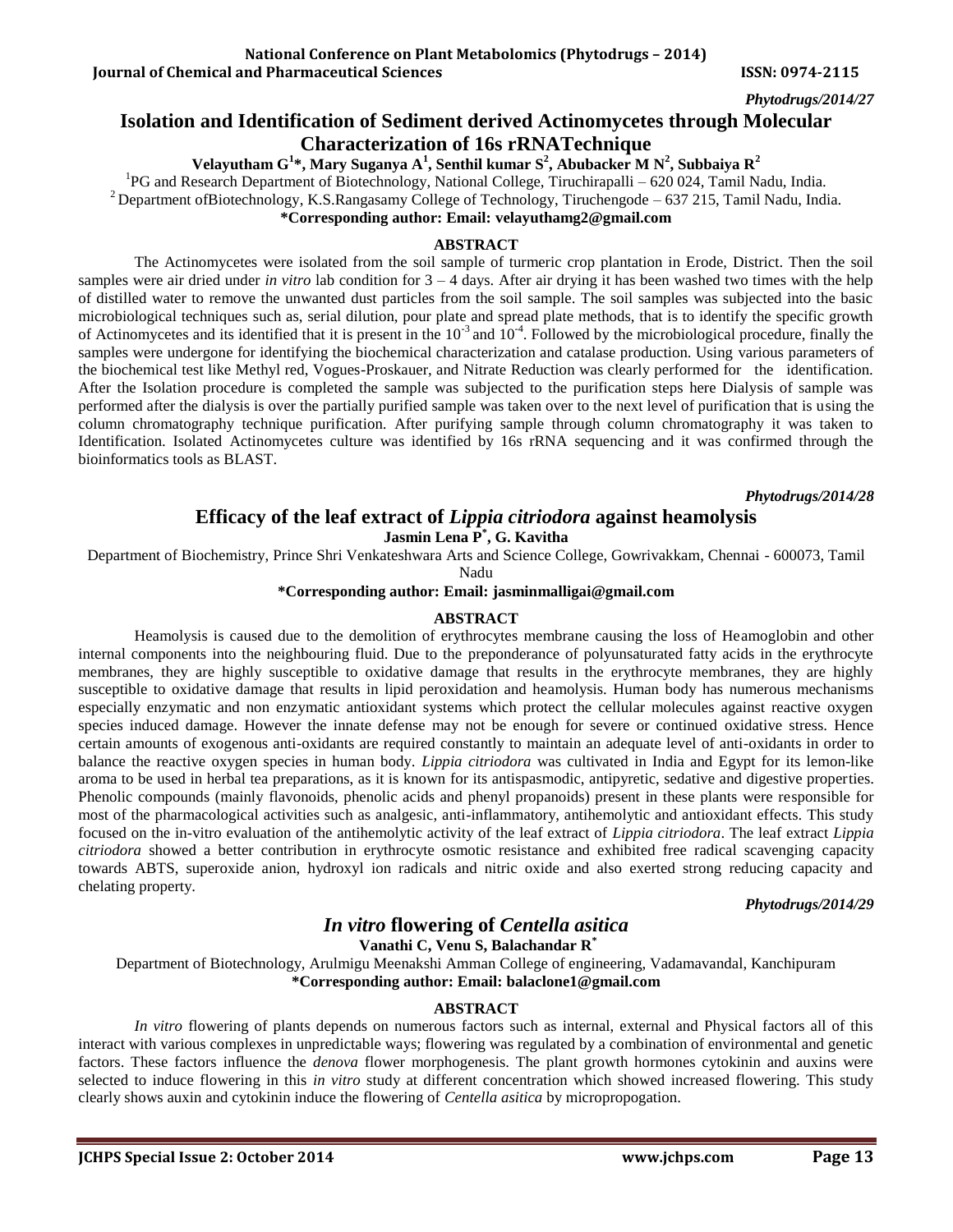# **Extraction of bioactive compounds from the fruit wastes of** *Punica granatum* **for pharmaceutical applications**

**Krishna Priya G, Aarthy M, Puhazh Selvan P, Gowthaman M K, Kamini N R**

Department of Biotechnology, Central Leather Research Institute, Chennai, 600 020, India

**\*Corresponding author: Email: [gkpriyab.tech@gmail.com](mailto:gkpriyab.tech@gmail.com)**

#### **ABSTRACT**

*Punica granatum* (Pomegranate) is rich in bioactive compounds with known health benefits, due to its high antioxidant capacity. Around 1.5 million tonnes of this fruit is produced in the world annually and India ranks first with respect to its cultivation area and production. This generates 60% of fruit wastes and research has not been focused on utilization of these as suitable raw materials. Moreover, the demand is towards search for cheap and abundant sources of natural antioxidants worldwide. In this regard, the fruit wastes of *Punica granatum* (FWPG) were dried, powdered and assessed for its antioxidant properties. The bioactive compounds from FWPG were extracted by maceration and homogenization with various solvents including, acetone, ethanol, water, ethyl acetate and hexane. The total phenolic content of the extracts was determined by Folin–Ciocalteu method and a maximum of 217.73 mg gallic acid equivalents [GAE] /g dry extract of phenolics was obtained by homogenisation of FWPG using ethanol as solvent. The extraction conditions were further optimized using a five-level three-factorial central composite rotatable design, a tool of response surface methodology. Under optimum conditions, the phenolics yield was 785.36 mg/g dry extract using 3.37 g of fruit waste powder homogenized at 17,000 rpm for 1 min. *In vitro*  antioxidant properties of the fruit extract was estimated by total antioxidant and free radical scavenging assays. At 1 mg/ml concentration, the extract could scavenge 93.28% and 72.69% of 1,1-diphenyl-2-picryl hydrazyl (DPPH) and nitric oxide (NO) free radicals, respectively. The increasing concentrations of the extract also showed potent inhibitory effects on  $\alpha$  – amylase activity. The present investigation will serve as a baseline of initial studies for exploitation of FWPG as a viable substrate for extraction of bioactive compounds with antioxidant properties.

*Phytodrugs/2014/31*

### **Chemotyping of** *Sapindus emarginatus* **populations for saponins Anandalakshmi R\*, R.Srinivasan, Vamadevan T, Suresh Kumar K, Krishna Kumar N** <sup>1</sup>Institute of Forest Genetics and Tree Breeding, Coimbatore **\*Corresponding author: Email: [lakshmir@icfre.org](mailto:lakshmir@icfre.org)**

### **ABSTRACT**

*Sapindus emarginatus* Vahl*.*, commonly known as Soapnut, is a valuable bioresource that finds importance as a Non-Timber Forest Produce (NTFP) in Tamil Nadu. The dried fruit rind is the most valuable part as it contains saponin, which is rich in detergent properties. As a measure of sustainable utilization, harvesting of soapnut in the wild need to be minimized and compensated by agroforestry plantations and industrial plantations raised outside the forests. With this objective, domestication and improvement of the *S. emarginatus* was undertaken at the Institute of Forest Genetics and Tree Breeding, Coimbatore. The tree improvement program of this species involved reconnaissance survey in Tamil Nadu to select Candidate Plus Trees (CPTs) of *S. emarginatus* based on the fruit yield during the peak fruiting season. Each CPT was chemotyped for saponins. Fruits collected were processed and the rind was used for saponin extraction. The method of isolation of saponins was standardized by differential solvent extraction method. The isolated saponins were quantified tree-wise by gravimetric method. The CPTs were shortlisted and ranked based on saponin yield  $(>13%)$ . The high saponin yielding trees were multiplied on large scale for establishing trials and popularization among farmers and foresters.